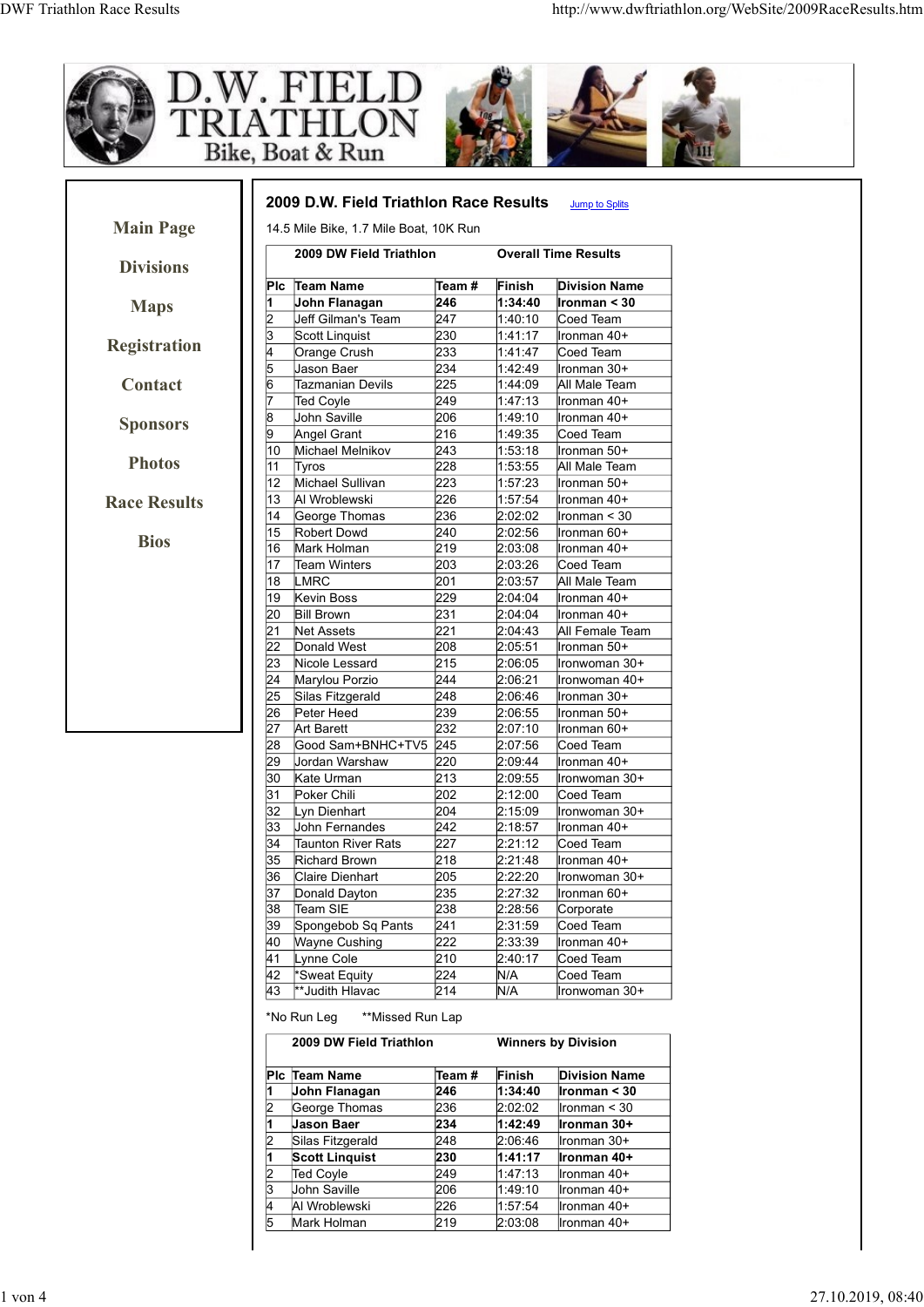|          |                                              |            |                                   | http://www.dwftriathlon.org/WebSite/2009RaceResults.htm |
|----------|----------------------------------------------|------------|-----------------------------------|---------------------------------------------------------|
|          | Kevin Boss<br><b>Bill Brown</b>              | 229<br>231 | 2:04:04<br>2:04:04                | Ironman 40+<br>Ironman 40+                              |
| 18       | Jordan Warshaw                               | 220        | 2:09:44                           | Ironman 40+                                             |
|          | John Fernandes                               | 242<br>218 | 2:18:57<br>2:21:48                | Ironman 40+                                             |
| 10<br>11 | <b>Richard Brown</b><br><b>Wayne Cushing</b> | 222        | 2:33:39                           | Ironman 40+<br>Ironman 40+                              |
|          | <b>Michael Melnikov</b>                      | 243        | 1:53:18                           | Ironman 50+                                             |
|          | Michael Sullivan                             | 223        | 1:57:23                           | Ironman 50+                                             |
|          | Donald West                                  | 208        | 2:05:51                           | Ironman 50+                                             |
|          | Peter Heed<br><b>Robert Dowd</b>             | 239<br>240 | 2:06:55<br>2:02:56                | Ironman 50+<br>Ironman 60+                              |
|          | Art Barett                                   | 232        | 2:07:10                           | Ironman 60+                                             |
|          | Donald Dayton                                | 235        | 2:27:32                           | Ironman 60+                                             |
|          | <b>Nicole Lessard</b>                        | 215        | 2:06:05                           | Ironwoman 30+                                           |
| 2        | Kate Urman                                   | 213        | 2:09:55                           | Ironwoman 30+                                           |
| 3        | Lyn Dienhart<br>Claire Dienhart              | 204<br>205 | 2:15:09<br>2:22:20                | Ironwoman 30+<br>Ironwoman 30+                          |
| 5        | **Judith Hlavac                              | 214        | N/A                               | Ironwoman 30+                                           |
|          | <b>Marylou Porzio</b>                        | 244        | 2:06:21                           | Ironwoman 40+                                           |
|          | Team SIE                                     | 238        | 2:28:56                           | Corporate Team                                          |
|          | <b>Tazmanian Devils</b>                      | 225        | 1:44:09                           | <b>All Male Team</b>                                    |
| 2<br>13  | <b>Tyros</b><br>LMRC                         | 228<br>201 | 1:53:55<br>2:03:57                | All Male Team<br>All Male Team                          |
|          | <b>Net Assets</b>                            | 221        | 2:04:43                           | <b>All Female Team</b>                                  |
|          | Jeff Gilman's Team                           | 247        | 1:40:10                           | Coed Team                                               |
|          | Orange Crush                                 | 233        | 1:41:47                           | Coed Team                                               |
| 3        | Angel Grant                                  | 216<br>203 | 1.49.35<br>2:03:26                | Coed Team                                               |
|          | <b>Team Winters</b><br>Good Sam+BNHC+TV5 245 |            | 2:07:56                           | Coed Team<br>Coed Team                                  |
| l6       | Poker Chili                                  | 202        | 2:12:00                           | Coed Team                                               |
|          | Taunton River Rats                           | 227        | 2:21:12                           | Coed Team                                               |
| 8        | Spongebob Sq Pants                           | 241        | 2:31:59                           | Coed Team                                               |
| 19       | Lynne Cole                                   | 210<br>224 | 2:40:17<br>N/A                    | Coed Team                                               |
|          | 10 Sweat Equity<br>2009 DW Field Triathlon   |            | <b>Overall Bike Split Results</b> | Coed Team                                               |
|          | <b>Team Name</b>                             | Team #     | <b>Bike Split</b>                 | <b>Division Name</b>                                    |
|          | <b>Jeff Gilman's Team</b>                    | 247        | 0:35:19                           | Coed Team                                               |
|          | Jason Baer<br>John Flanagan                  | 234<br>246 | 0:35:36<br>0.36.37                | Ironman 30+<br>Ironman $<$ 30                           |
|          | Angel Grant                                  | 216        | 0:38:34                           | Coed Team                                               |
|          | Orange Crush                                 | 233        | 0:38:34                           | Coed Team                                               |
|          | Scott Linquist                               | 230        | 0:38:35                           | Ironman 40+                                             |
|          | Michael Sullivan                             | 223<br>249 | 0.41.49<br>0:41:59                | Ironman 50+                                             |
|          | <b>Ted Coyle</b><br>Peter Heed               | 239        | 0:42:14                           | Ironman 40+<br>Ironman 50+                              |
|          |                                              |            |                                   |                                                         |
|          | <b>Tazmanian Devils</b>                      | 225        | 0.42:22                           | All Male Team                                           |

| <b>Tazmanian Devils</b> | 225                                                                                                                                                                                                                                                                                                                                                                                                                                                                                                                                                                                                                                                            | 1:44:09                                                                                                                            | <b>All Male Team</b>                                                                                                                    |
|-------------------------|----------------------------------------------------------------------------------------------------------------------------------------------------------------------------------------------------------------------------------------------------------------------------------------------------------------------------------------------------------------------------------------------------------------------------------------------------------------------------------------------------------------------------------------------------------------------------------------------------------------------------------------------------------------|------------------------------------------------------------------------------------------------------------------------------------|-----------------------------------------------------------------------------------------------------------------------------------------|
|                         |                                                                                                                                                                                                                                                                                                                                                                                                                                                                                                                                                                                                                                                                |                                                                                                                                    | All Male Team                                                                                                                           |
|                         |                                                                                                                                                                                                                                                                                                                                                                                                                                                                                                                                                                                                                                                                |                                                                                                                                    | All Male Team                                                                                                                           |
|                         |                                                                                                                                                                                                                                                                                                                                                                                                                                                                                                                                                                                                                                                                |                                                                                                                                    | All Female Team                                                                                                                         |
|                         |                                                                                                                                                                                                                                                                                                                                                                                                                                                                                                                                                                                                                                                                |                                                                                                                                    | Coed Team                                                                                                                               |
|                         |                                                                                                                                                                                                                                                                                                                                                                                                                                                                                                                                                                                                                                                                |                                                                                                                                    | Coed Team                                                                                                                               |
|                         |                                                                                                                                                                                                                                                                                                                                                                                                                                                                                                                                                                                                                                                                |                                                                                                                                    | Coed Team                                                                                                                               |
|                         |                                                                                                                                                                                                                                                                                                                                                                                                                                                                                                                                                                                                                                                                |                                                                                                                                    | Coed Team                                                                                                                               |
|                         |                                                                                                                                                                                                                                                                                                                                                                                                                                                                                                                                                                                                                                                                |                                                                                                                                    | Coed Team                                                                                                                               |
|                         |                                                                                                                                                                                                                                                                                                                                                                                                                                                                                                                                                                                                                                                                |                                                                                                                                    | Coed Team                                                                                                                               |
|                         |                                                                                                                                                                                                                                                                                                                                                                                                                                                                                                                                                                                                                                                                |                                                                                                                                    | Coed Team                                                                                                                               |
|                         |                                                                                                                                                                                                                                                                                                                                                                                                                                                                                                                                                                                                                                                                |                                                                                                                                    | Coed Team                                                                                                                               |
|                         |                                                                                                                                                                                                                                                                                                                                                                                                                                                                                                                                                                                                                                                                |                                                                                                                                    | Coed Team                                                                                                                               |
|                         |                                                                                                                                                                                                                                                                                                                                                                                                                                                                                                                                                                                                                                                                |                                                                                                                                    | Coed Team                                                                                                                               |
|                         |                                                                                                                                                                                                                                                                                                                                                                                                                                                                                                                                                                                                                                                                |                                                                                                                                    | <b>Overall Bike Split Results</b>                                                                                                       |
|                         | Team #                                                                                                                                                                                                                                                                                                                                                                                                                                                                                                                                                                                                                                                         | <b>Bike Split</b>                                                                                                                  | <b>Division Name</b>                                                                                                                    |
|                         | 247                                                                                                                                                                                                                                                                                                                                                                                                                                                                                                                                                                                                                                                            | 0:35:19                                                                                                                            | <b>Coed Team</b>                                                                                                                        |
|                         | 234                                                                                                                                                                                                                                                                                                                                                                                                                                                                                                                                                                                                                                                            | 0.35.36                                                                                                                            | Ironman 30+                                                                                                                             |
|                         | 246                                                                                                                                                                                                                                                                                                                                                                                                                                                                                                                                                                                                                                                            | 0:36:37                                                                                                                            | Ironman < 30                                                                                                                            |
|                         | 216                                                                                                                                                                                                                                                                                                                                                                                                                                                                                                                                                                                                                                                            | 0:38:34                                                                                                                            | Coed Team                                                                                                                               |
|                         | 233                                                                                                                                                                                                                                                                                                                                                                                                                                                                                                                                                                                                                                                            | 0:38:34                                                                                                                            | Coed Team                                                                                                                               |
|                         | 230                                                                                                                                                                                                                                                                                                                                                                                                                                                                                                                                                                                                                                                            | 0:38:35                                                                                                                            | Ironman 40+                                                                                                                             |
|                         | 223                                                                                                                                                                                                                                                                                                                                                                                                                                                                                                                                                                                                                                                            | 0:41:49                                                                                                                            | Ironman 50+                                                                                                                             |
|                         | 249                                                                                                                                                                                                                                                                                                                                                                                                                                                                                                                                                                                                                                                            | 0.41.59                                                                                                                            | Ironman 40+                                                                                                                             |
|                         | 239                                                                                                                                                                                                                                                                                                                                                                                                                                                                                                                                                                                                                                                            | 0.42:14                                                                                                                            | Ironman 50+                                                                                                                             |
|                         | 225                                                                                                                                                                                                                                                                                                                                                                                                                                                                                                                                                                                                                                                            | 0:42:22                                                                                                                            | All Male Team                                                                                                                           |
|                         | 243                                                                                                                                                                                                                                                                                                                                                                                                                                                                                                                                                                                                                                                            | 0.43.44                                                                                                                            | Ironman 50+                                                                                                                             |
|                         | 215                                                                                                                                                                                                                                                                                                                                                                                                                                                                                                                                                                                                                                                            | 0.44.39                                                                                                                            | Ironwoman 30+                                                                                                                           |
|                         | 244                                                                                                                                                                                                                                                                                                                                                                                                                                                                                                                                                                                                                                                            | 0.44:41                                                                                                                            | Ironwoman 40+                                                                                                                           |
|                         | 208                                                                                                                                                                                                                                                                                                                                                                                                                                                                                                                                                                                                                                                            | 0:44:42                                                                                                                            | Ironman 50+                                                                                                                             |
|                         | 206                                                                                                                                                                                                                                                                                                                                                                                                                                                                                                                                                                                                                                                            | 0.44.45                                                                                                                            | Ironman 40+                                                                                                                             |
|                         | 242                                                                                                                                                                                                                                                                                                                                                                                                                                                                                                                                                                                                                                                            | 0.44.46                                                                                                                            | Ironman 40+                                                                                                                             |
|                         | 219                                                                                                                                                                                                                                                                                                                                                                                                                                                                                                                                                                                                                                                            | 0.45:30                                                                                                                            | Ironman 40+                                                                                                                             |
|                         | 213                                                                                                                                                                                                                                                                                                                                                                                                                                                                                                                                                                                                                                                            | 0.45.44                                                                                                                            | Ironwoman 30+                                                                                                                           |
|                         | 229                                                                                                                                                                                                                                                                                                                                                                                                                                                                                                                                                                                                                                                            | 0.45.44                                                                                                                            | Ironman 40+                                                                                                                             |
|                         | 226                                                                                                                                                                                                                                                                                                                                                                                                                                                                                                                                                                                                                                                            | 0.45.46                                                                                                                            | Ironman 40+                                                                                                                             |
|                         | 228                                                                                                                                                                                                                                                                                                                                                                                                                                                                                                                                                                                                                                                            | 0.46.42                                                                                                                            | All Male Team                                                                                                                           |
|                         | 232                                                                                                                                                                                                                                                                                                                                                                                                                                                                                                                                                                                                                                                            | 0.46.55                                                                                                                            | Ironman 60+                                                                                                                             |
| Good Sam+BNHC+TV5       | 245                                                                                                                                                                                                                                                                                                                                                                                                                                                                                                                                                                                                                                                            | 0.47.51                                                                                                                            | Coed Team                                                                                                                               |
|                         | 240                                                                                                                                                                                                                                                                                                                                                                                                                                                                                                                                                                                                                                                            | 0:47:52                                                                                                                            | Ironman 60+                                                                                                                             |
| <b>Robert Dowd</b>      |                                                                                                                                                                                                                                                                                                                                                                                                                                                                                                                                                                                                                                                                |                                                                                                                                    | Coed Team                                                                                                                               |
| <b>Team Winters</b>     | 203                                                                                                                                                                                                                                                                                                                                                                                                                                                                                                                                                                                                                                                            |                                                                                                                                    |                                                                                                                                         |
| Silas Fitzgerald        | 248                                                                                                                                                                                                                                                                                                                                                                                                                                                                                                                                                                                                                                                            | 0:48:13                                                                                                                            | Ironman 30+                                                                                                                             |
| Lyn Dienhart            | 204                                                                                                                                                                                                                                                                                                                                                                                                                                                                                                                                                                                                                                                            | 0:48:19<br>0.48.29                                                                                                                 |                                                                                                                                         |
| <b>Bill Brown</b>       | 231                                                                                                                                                                                                                                                                                                                                                                                                                                                                                                                                                                                                                                                            | 0.49:10                                                                                                                            | Ironwoman 30+<br>Ironman 40+                                                                                                            |
| Claire Dienhart         | 205                                                                                                                                                                                                                                                                                                                                                                                                                                                                                                                                                                                                                                                            | 0.49:20                                                                                                                            | Ironwoman 30+                                                                                                                           |
| George Thomas           | 236                                                                                                                                                                                                                                                                                                                                                                                                                                                                                                                                                                                                                                                            | 0.49.31                                                                                                                            | Ironman < 30                                                                                                                            |
| <b>Richard Brown</b>    | 218                                                                                                                                                                                                                                                                                                                                                                                                                                                                                                                                                                                                                                                            | 0.49.41                                                                                                                            | Ironman 40+                                                                                                                             |
| Lynne Cole              | 210                                                                                                                                                                                                                                                                                                                                                                                                                                                                                                                                                                                                                                                            | 0:50:15                                                                                                                            | Coed Team                                                                                                                               |
|                         | Tyros<br><b>LMRC</b><br><b>Net Assets</b><br><b>Jeff Gilman's Team</b><br>Orange Crush<br>Angel Grant<br><b>Team Winters</b><br>Poker Chili<br><b>Taunton River Rats</b><br>Lynne Cole<br>*Sweat Equity<br>2009 DW Field Triathlon<br><b>Team Name</b><br><b>Jeff Gilman's Team</b><br>Jason Baer<br>John Flanagan<br><b>Angel Grant</b><br>Orange Crush<br>Scott Linquist<br>Michael Sullivan<br><b>Ted Coyle</b><br>Peter Heed<br><b>Tazmanian Devils</b><br>Michael Melnikov<br>Nicole Lessard<br>Marylou Porzio<br>Donald West<br>John Saville<br>John Fernandes<br>Mark Holman<br>Kate Urman<br>Kevin Boss<br>Al Wroblewski<br>Tyros<br><b>Art Barett</b> | 228<br>201<br>221<br>247<br>233<br>216<br>203<br>Good Sam+BNHC+TV5<br>245<br>202<br>227<br>Spongebob Sq Pants<br>241<br>210<br>224 | 1:53:55<br>2:03:57<br>2:04:43<br>1:40:10<br>1:41:47<br>1:49:35<br>2:03:26<br>2:07:56<br>2:12:00<br>2:21:12<br>2:31:59<br>2:40:17<br>N/A |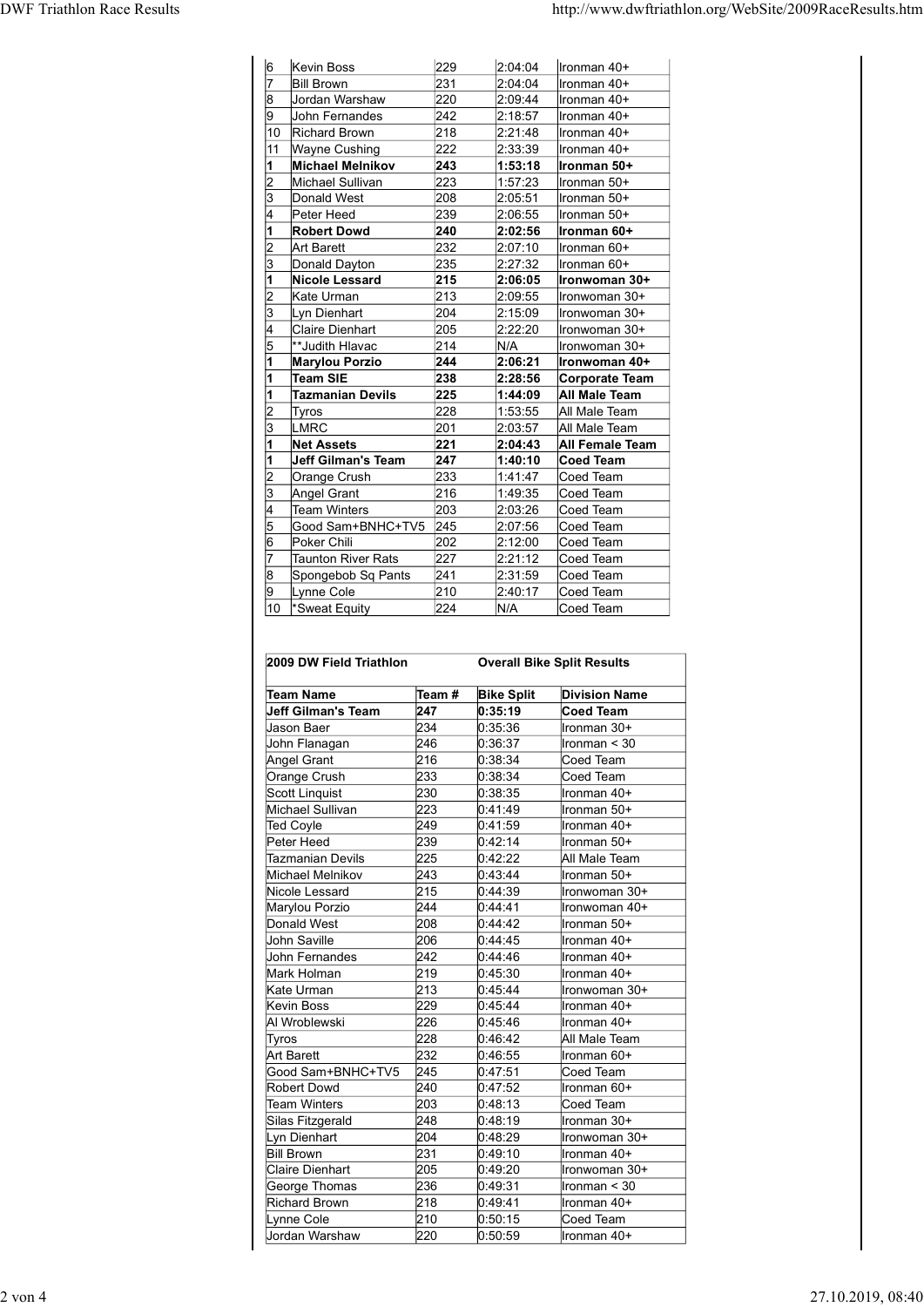|                                             |            |                    | http://www.dwftriathlon.org/WebSite/2009RaceResults.htm |
|---------------------------------------------|------------|--------------------|---------------------------------------------------------|
|                                             |            |                    |                                                         |
| Taunton River Rats                          | 227        | 0:51:33            | Coed Team                                               |
| <b>LMRC</b>                                 | 201        | 0.51:56            | All Male Team                                           |
|                                             |            | 0:52:35            | All Female Team                                         |
|                                             |            |                    |                                                         |
| Net Assets                                  | 221        |                    |                                                         |
| Spongebob Square Pants 241<br>Donald Dayton | 235        | 0:53:56<br>0:54:05 | Coed Team<br>Ironman 60+                                |
| Poker Chili                                 | 202        | 0:57:35            | Coed Team                                               |
|                                             |            |                    |                                                         |
| <b>Wayne Cushing</b><br>Judith Hlavac       | 222<br>214 | 0:58:32<br>0:59:50 | Ironman 40+                                             |
| Team SIE                                    | 238        | 1:04:49            | Ironwoman 30+<br>Corporate                              |

| Taunton River Rats<br><b>LMRC</b><br><b>Net Assets</b><br>Spongebob Square Pants<br>Donald Dayton<br>Poker Chili<br>Wayne Cushing | 227<br>201 | 0.51.33                      |                                   |
|-----------------------------------------------------------------------------------------------------------------------------------|------------|------------------------------|-----------------------------------|
|                                                                                                                                   |            |                              |                                   |
|                                                                                                                                   |            |                              | Coed Team                         |
|                                                                                                                                   |            | 0:51:56                      | All Male Team                     |
|                                                                                                                                   | 221        | 0.52:35                      | All Female Team                   |
|                                                                                                                                   | 241        | 0.53.56                      | Coed Team                         |
|                                                                                                                                   | 235        | 0:54:05                      | Ironman 60+                       |
|                                                                                                                                   | 202<br>222 | 0.57:35<br>0.58.32           | Coed Team<br>Ironman 40+          |
| Judith Hlavac                                                                                                                     | 214        | 0.59.50                      | Ironwoman 30+                     |
| Team SIE                                                                                                                          | 238        | 1.04.49                      | Corporate                         |
| Sweat Equity                                                                                                                      | 224        | 1:07:41                      | Coed Team                         |
|                                                                                                                                   |            |                              |                                   |
|                                                                                                                                   |            |                              |                                   |
| 2009 DW Field Triathlon                                                                                                           |            |                              | <b>Overall Boat Split Results</b> |
| Team Name                                                                                                                         | Team #     |                              | <b>Division Name</b>              |
| John Flanagan                                                                                                                     | 246        | <b>Boat Split</b><br>0:19:16 | Ironman < 30                      |
| Michael Melnikov                                                                                                                  | 243        | 0:19:46                      | Ironman 50+                       |
| <b>Kevin Boss</b>                                                                                                                 | 229        | 0.21:03                      | Ironman 40+                       |
| Tazmanian Devils                                                                                                                  | 225        | 0:21:15                      | All Male Team                     |
| <b>Bill Brown</b>                                                                                                                 | 231        | 0.21.42                      | Ironman 40+                       |
| <b>Angel Grant</b>                                                                                                                | 216        | 0:22:06                      | Coed Team                         |
| Scott Linguist                                                                                                                    | 230        | 0:22:15                      | Ironman 40+                       |
| Nicole Lessard                                                                                                                    | 215        | 0:22:44                      | Ironwoman 30+                     |
| Al Wroblewski                                                                                                                     | 226        | 0:22:56                      | Ironman 40+                       |
| Orange Crush<br>Mark Holman                                                                                                       | 233<br>219 | 0.22:58<br>0:23:03           | Coed Team<br>Ironman 40+          |
| Donald West                                                                                                                       | 208        | 0:23:16                      | Ironman 50+                       |
| Tyros                                                                                                                             | 228        | 0:23:29                      | All Male Team                     |
| Net Assets                                                                                                                        | 221        | 0:23:37                      | All Female Team                   |
| Peter Heed                                                                                                                        | 239        | 0.23.39                      | Ironman 50+                       |
| <b>Ted Coyle</b>                                                                                                                  | 249        | 0:23:48                      | Ironman 40+                       |
| Robert Dowd                                                                                                                       | 240        | 0:23:59                      | Ironman 60+                       |
| Jeff Gilman's Team                                                                                                                | 247        | 0:23:59                      | Coed Team                         |
| John Saville                                                                                                                      | 206        | 0.24.32                      | lronman 40+                       |
| George Thomas                                                                                                                     | 236        | 0:24:41                      | Ironman < 30                      |
| Michael Sullivan                                                                                                                  | 223<br>248 | 0.25:50                      | Ironman 50+<br>Ironman 30+        |
| Silas Fitzgerald<br>Donald Dayton                                                                                                 | 235        | 0:25:55<br>0:26:14           | Ironman 60+                       |
| John Fernandes                                                                                                                    | 242        | 0.26.23                      | Ironman 40+                       |
| Jason Baer                                                                                                                        | 234        | 0.26.42                      | Ironman 30+                       |
| Team SIE                                                                                                                          | 238        | 0.26:56                      | Corporate                         |
| <b>Claire Dienhart</b>                                                                                                            | 205        | 0:27:24                      | Ironwoman 30+                     |
| Lyn Dienhart                                                                                                                      | 204        | 0.27:45                      | Ironwoman 30+                     |
| Good Sam+BNHC+TV5                                                                                                                 | 245        | 0.28:00                      | Coed Team                         |
| Jordan Warshaw                                                                                                                    | 220        | 0:28:03                      | Ironman 40+                       |
| Team Winters                                                                                                                      | 203        | 0:28:12                      | Coed Team                         |
| Art Barett                                                                                                                        | 232        | 0.28:26                      | Ironman 60+                       |
| <b>Taunton River Rats</b>                                                                                                         | 227        | 0.28.37                      | Coed Team                         |
| Poker Chili<br>Marylou Porzio                                                                                                     | 202<br>244 | 0:28:53<br>0:29:04           | Coed Team<br>Ironwoman 40+        |
| Kate Urman                                                                                                                        | 213        | 0:29:09                      | Ironwoman 30+                     |
| LMRC                                                                                                                              | 201        | 0.29.41                      | All Male Team                     |
| Lynne Cole                                                                                                                        | 210        | 0:29:43                      | Coed Team                         |
| Richard Brown                                                                                                                     | 218        | 0:30:19                      | Ironman 40+                       |
| <b>Wayne Cushing</b>                                                                                                              | 222        | 0:30:28                      | Ironman 40+                       |
| Judith Hlavac                                                                                                                     | 214        | 0.31.08                      | Ironwoman 30+                     |
| Spongebob Square Pants 241                                                                                                        |            | 0:39:44                      | Coed Team                         |
| <b>Sweat Equity</b>                                                                                                               | 224        | 0:43:14                      | Coed Team                         |
|                                                                                                                                   |            |                              |                                   |
|                                                                                                                                   |            |                              |                                   |
| 2009 DW Field Triathlon                                                                                                           |            |                              | <b>Overall Run Split Results</b>  |
|                                                                                                                                   |            |                              |                                   |
| Team Name                                                                                                                         | Team#      | <b>Run Split</b>             | <b>Division Name</b>              |
| John Flanagan                                                                                                                     | 246        | 0:38:47                      | Ironman < 30                      |
| John Saville                                                                                                                      | 206<br>233 | 0:39:53<br>0.40:15           | Ironman 40+<br>Coed Team          |
| Orange Crush<br>Scott Linquist                                                                                                    | 230        | 0:40:27                      | Ironman 40+                       |
| Jason Baer                                                                                                                        | 234        | 0.40:31                      | Ironman 30+                       |
| Tazmanian Devils                                                                                                                  | 225        | 0:40:32                      | All Male Team                     |
| Jeff Gilman's Team                                                                                                                | 247        | 0.40.52                      | Coed Team                         |
| <b>Ted Coyle</b>                                                                                                                  | 249        | 0.41.26                      | Ironman 40+                       |

| 2009 DW Field Triathlon |        |                  | <b>Overall Run Split Results</b> |
|-------------------------|--------|------------------|----------------------------------|
| Team Name               | Team # | <b>Run Split</b> | <b>Division Name</b>             |
| John Flanagan           | 246    | 0:38:47          | Ironman < 30                     |
| John Saville            | 206    | 0:39:53          | llronman 40+                     |
| Orange Crush            | 233    | 0:40:15          | Coed Team                        |
| Scott Linguist          | 230    | 0:40:27          | llronman 40+                     |
| Jason Baer              | 234    | 0:40:31          | Ironman 30+                      |
| <b>Tazmanian Devils</b> | 225    | 0.40.32          | All Male Team                    |
| Ueff Gilman's Team      | 247    | 0.40.52          | Coed Team                        |
| Ted Coyle               | 249    | 0:41:26          | Ironman 40+                      |